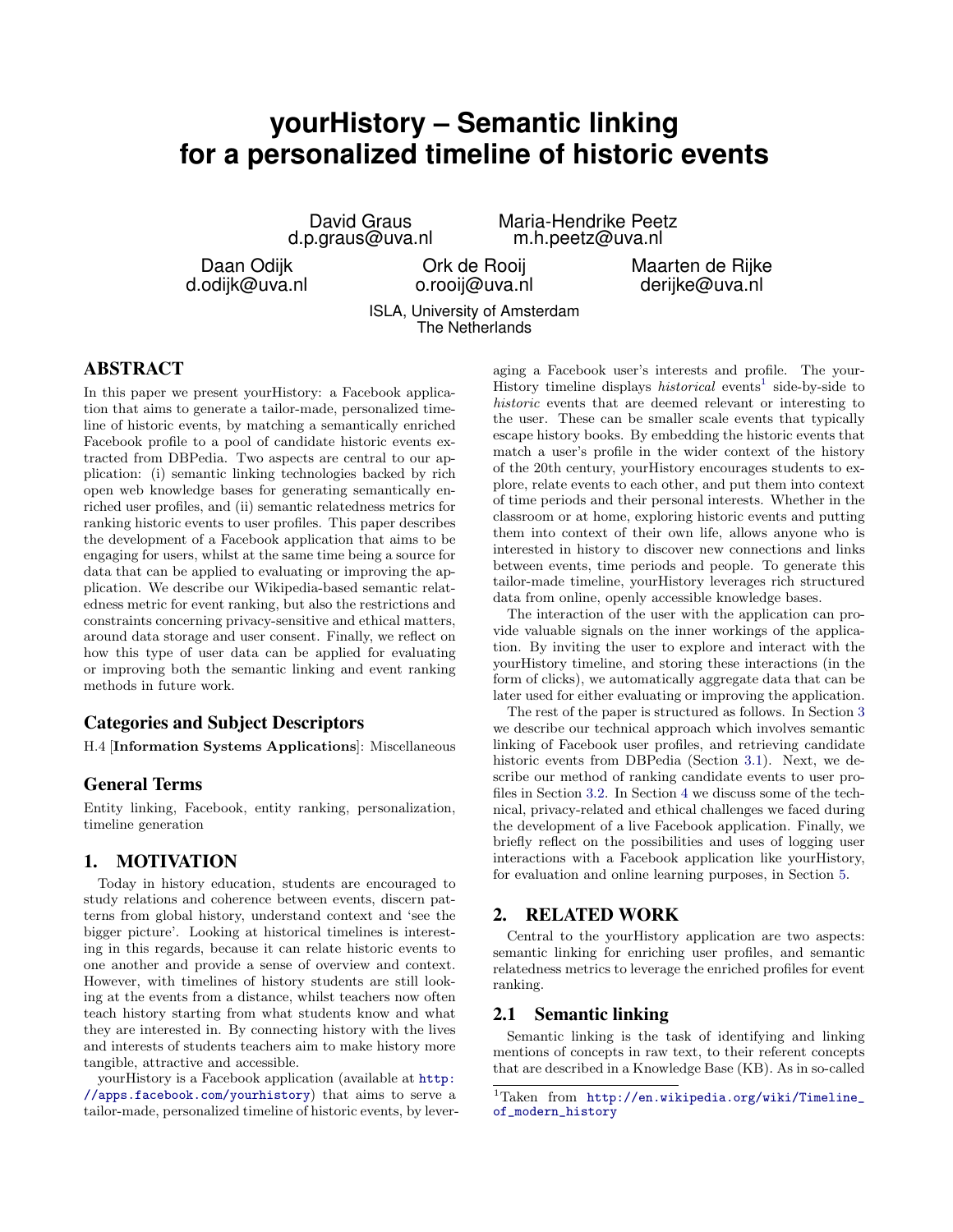Wikification [\[5\]](#page-5-0), Wikipedia is the typical KB of choice for semantic linking, due to its wide coverage, rich structure and content. In this case each Wikipedia page is considered to be a distinct and unique concept, and titles and anchor texts of Wikipedia pages are leveraged for lexical-matching based linking.

Semantic linking has recently seen a surge in interest; it is a focal point in evaluation campaigns such as the Text Analysis Conference Knowledge Base Population (KBP) track.[2](#page-1-2) Consequently, it has seen a wide array of applications, from enriching microblog posts [\[4\]](#page-5-1), supporting forensic text analysis [\[10\]](#page-5-2), to feeding second screen applications from subtitles [\[8\]](#page-5-3). State of the art linking approaches typically leverage the structure of its underlying knowledge base, by considering, e.g., hyperlinks between pages, category or ontology structure for tasks such as improving disambiguation [\[7,](#page-5-4) [5,](#page-5-0) [3\]](#page-5-5), or measuring "relatedness" between concepts [\[6\]](#page-5-6).

#### 2.2 Wikipedia-based semantic relatedness

Event retrieval is the task of retrieving (pages describing) events from a KB in response to an explicit query or an implicit one (such as a user's Facebook profile). We consider the event retrieval task as a ranking problem, where our aim is to rank events on descending order of "relatedness" to the user. This is in contrast to, e.g., approaches of collaborative filtering, where the ties in a social network is the main focus for recommending items.

Central to our method of matching user profiles to candidate events is the notion of semantic relatedness between (Wikipedia) concepts, or in the case of yourHistory, the relatedness between candidate historic events and user profiles. The intuition and our underlying assumption is: the more related an event is to a profile entity, the more interesting it is to the user.

To compute this semantic relatedness between events and user profiles, we combine methods that leverage Wikipedia's structure with textual similarity approaches, and aggregate for each event the semantic relatedness scores to all user profile entities. There is a rich history of leveraging Wikipedia to compute semantic similarity; an example is ESA (Explicit Semantic Analysis) [\[2\]](#page-5-7), where Wikipedia pages are considered "topics" and an approach is employed similar to the topic modeling method of Latent Semantic Indexing (LSI). Other Wikipedia-based similarity and relatedness approaches are based on the Wikipedia graph: a representation of Wikipedia where concepts (pages) are nodes, and an edge is drawn between nodes when the corresponding pages link to or from one another. The topology of the network contains information concerning semantic similarity and relatedness; concepts that are topologically closer, more central or connected, are typically considered more similar, and semantically related. An example approach of explicitly leveraging this property is considering the overlap of the sets of neighbor nodes of two concepts [\[6\]](#page-5-6), where concepts that share a larger portion of neighbor nodes are considered more related.

## <span id="page-1-0"></span>3. YOURHISTORY

In order to generate a personalized timeline of historic events we need to consider how we define this personalization, i.e. how to identify events that are interesting or relevant to a particular user given its profile.

We describe our application in four parts, first our preprocessing approach (Section [3.1\)](#page-1-1), next our Wikipedia-based semantic similarity event ranking method (Section [3.2\)](#page-2-0), then we present yourHistory's interface (Section [3.3\)](#page-3-1), and finally, we describe some of the practical implementation details concerning data and infrastructure (Section [3.4\)](#page-3-2).

# <span id="page-1-1"></span>3.1 Data preprocessing

In this section we describe the preprocessing procedure of: (i) generating bag-of-concepts user profiles by applying semantic linking (Section [3.1.1\)](#page-1-3), and (ii) extracting a list of candidate historic events from DBPedia (Section [3.1.2\)](#page-1-4).

#### <span id="page-1-3"></span>*3.1.1 Semantic linking user profiles*

Once the user has given consent for obtaining data from their Facebook profile (described in Section [4\)](#page-3-0), yourHistory receives the user's profile information in JSON-format through the Facebook API. We extract the values of several fields of the user's likes, movies, music, tv shows, bio information, and work and education history, to yield an initial bag-ofwords user profile. The resulting bag-of-words user profile contains all useful textual data from the users profile and is then linked to the referent Wikipedia concepts using the semanticizer.<sup>[3](#page-1-5)</sup> The resulting semantically enriched bag-ofconcepts user profile forms the basis for yourHistory's event matching process.

To minimize noise (i.e., wrongfully linked concepts) we consider our entity linking framework's confidence score, by setting a threshold on the SENSEPROB weight [\[8\]](#page-5-3). This weight corresponds to the probability of an  $n$ -gram (from the bagof-words user profile), to refer to a specific Wikipedia concept c. It is derived from two signals:

- 1. The n-gram's link probability: the proportion of the number of times with which n-gram is used as a link, over the total number of times this  $n$ -gram occurs in Wikipedia.
- 2. The n-gram's commonness: the proportion of the number of times n-gram is used as an anchor to a distinct Wikipedia concept c, over the number total number of times the n-gram is used as an anchor (to any Wikipedia concept c).

By representing a user profile as a bag-of-concepts profile, arguably we lose potentially valuable signals that could aid in the event ranking. An example is the temporal dimension; knowing where the user lived or worked at which point in time could prove useful. However, depending on the user's Facebook profile, sparsity issues (i.e. few likes) withheld us from exploring more fine-grained or detailed profiling approaches.

#### <span id="page-1-4"></span>*3.1.2 Retrieving candidate historic events from DB-Pedia*

DBPedia is a structured representation of Wikipedia [\[1\]](#page-4-1), and consists of concepts that are organized in a richly struc-tured ontology.<sup>[4](#page-1-6)</sup> This ontology allows us to smartly query for a subset of Wikipedia concepts that represent historic events from between 1900-01-01 and today. We do so by

<span id="page-1-2"></span> $^{2}$ <http://www.nist.gov/tac/2013/KBP/>

<span id="page-1-5"></span> ${}^{3}$ <http://semanticize.uva.nl>

<span id="page-1-6"></span><sup>4</sup> [http://mappings.dbpedia.org/server/ontology/](http://mappings.dbpedia.org/server/ontology/classes/) [classes/](http://mappings.dbpedia.org/server/ontology/classes/)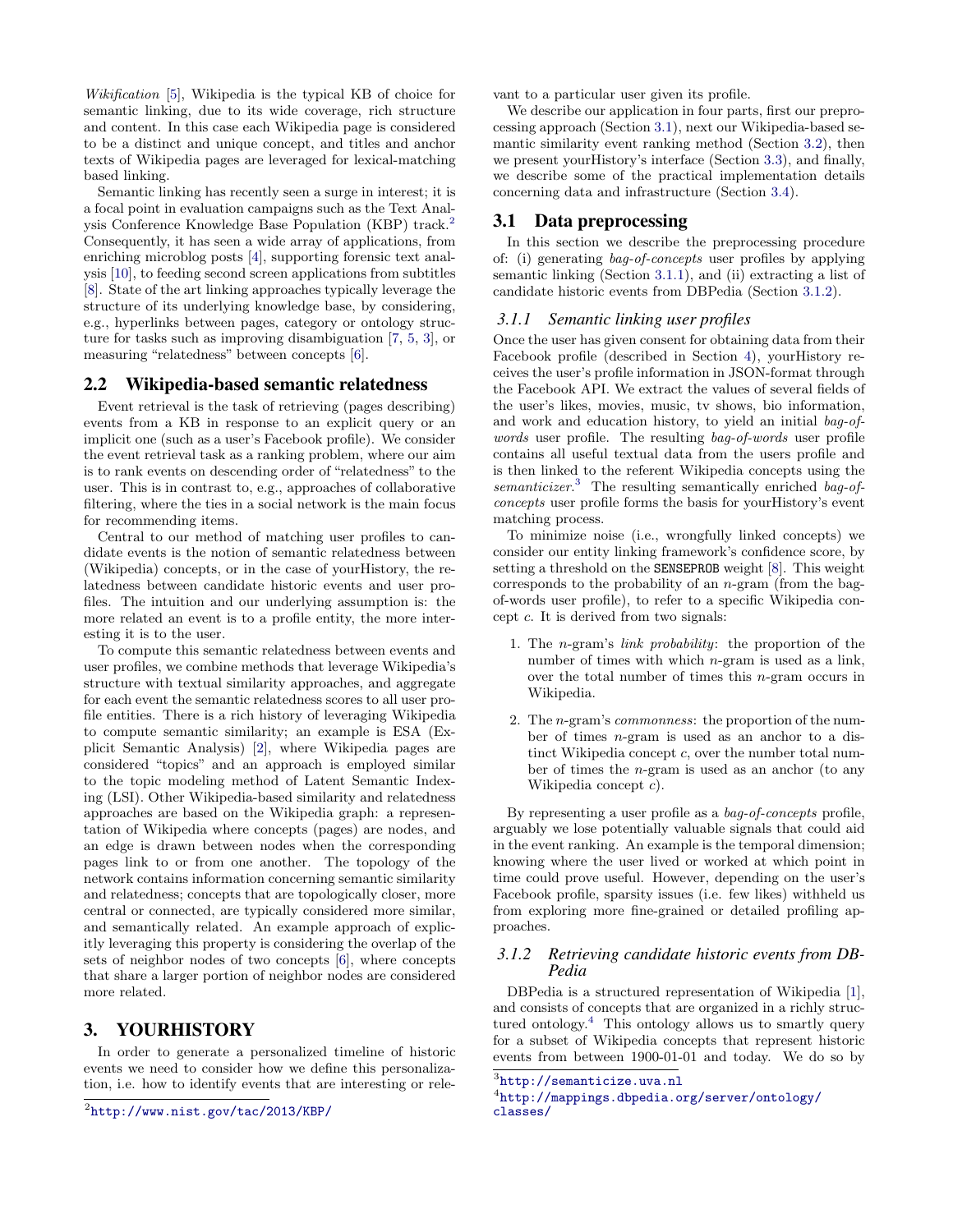

<span id="page-2-3"></span><span id="page-2-2"></span>Figure 1: yourHistory's interface.

| Table 1: Glossary |                                           |
|-------------------|-------------------------------------------|
|                   | Symbol Description                        |
| C                 | Wikipedia concept (i.e. a Wikipedia page) |
|                   | <i>bag-of-concepts</i> user profile       |
| E                 | pool of candidate events                  |
| $c_{user}$        | user profile concept $(c \in U)$          |
| $c_{event}$       | candidate event concept $(c \in E)$       |

issuing queries to the public DBPedia SPARQL endpoint<sup>[5](#page-2-1)</sup> for concepts that belong to the dbpedia-owl:Event class, concepts that have a startDate or xsd:date-property with a value between 1900-01-01 and today. At the time of research/writing, we ended up with a total of 10,272 candidate events after issuing these queries. To enable us to match events to the bag-of-concepts user profiles, we map the retrieved DBPedia events to their Wikipedia equivalents. Finally, we have a pool of candidate events  $(E)$  represented by Wikipedia concepts, and a *bag-of-concepts* user profile  $(U)$ , similarly consisting of Wikipedia concepts. This allows us to easily compare both. See Table [1](#page-2-2) for an overview of the terminology used in this paper.

#### <span id="page-2-0"></span>3.2 Wikipedia-based semantic relatedness for event ranking

Here we describe how we rank events to user profiles, using our Wikipedia-based semantic relatedness-score S. The relatedness score S is calculated for each  $c_{user}$  in U to each  $c_{event}$  in  $E$  and consists of several signals. When these scores are computed for all possible  $(c_{user}, c_{event})$ -pairs, we sum the resulting values and min-max normalize them, to yield for each  $c_{event}$  a score between 0 and 1, which represents its "semantic relatedness" to  $U$ . The relatedness is based on the following signals:

<span id="page-2-1"></span>1. Whether or not the profile concept and event are directly linked: 1 when either one's Wikipedia page contains a link to the other, 0 otherwise.

- 2. The link overlap between  $c_{user}$  and  $c_{event}$ : how many linked pages do both concepts share.
- 3. The textual similarity between the abstracts of the corresponding Wikipedia pages of  $c_{user}$  and  $c_{event}$ .

For each  $c_{event} \in E$  we sum the scores stemming from the different signals, to each  $c_{user} \in U$ , and yield the final  $c_{event}$ relatedness-score. These signals are further detailed below.

#### *3.2.1 Direct link*

The first signal is a binary value, representing whether or not the profile concept  $c_{user}$  occurs in the set of outlinks of the event  $c_{event}$ , or vice versa. The intuition is that events that are directly linked to profile concepts are more (directly) related to the user's profile.

#### *3.2.2 Link overlap*

For the second signal we extract the set of outlinks of both cuser and cevent (i.e., all Wikipedia pages that are (hyper)linked in the concept's Wikipedia page). For performance reasons we create an index of virtual documents, generated by concatenating the IDs of the outlink set for each event. By then considering the (concatenated) set of profile outlinks a query, we quickly retrieve the most similar events.

#### *3.2.3 Textual similarity*

For our third and final signal, we measure the cosine similarity between the TF-IDF weighted vectors representing the abstract of the concepts' Wikipedia pages. We use the gensim topic modeling framework for this comparison [\[9\]](#page-5-8).

The final output is a ranked list of JSON objects representing events, containing the following properties: event\_date, event\_id, event\_title, event\_url, score, related\_entity\_id, related\_entity\_title, and related\_entity\_url.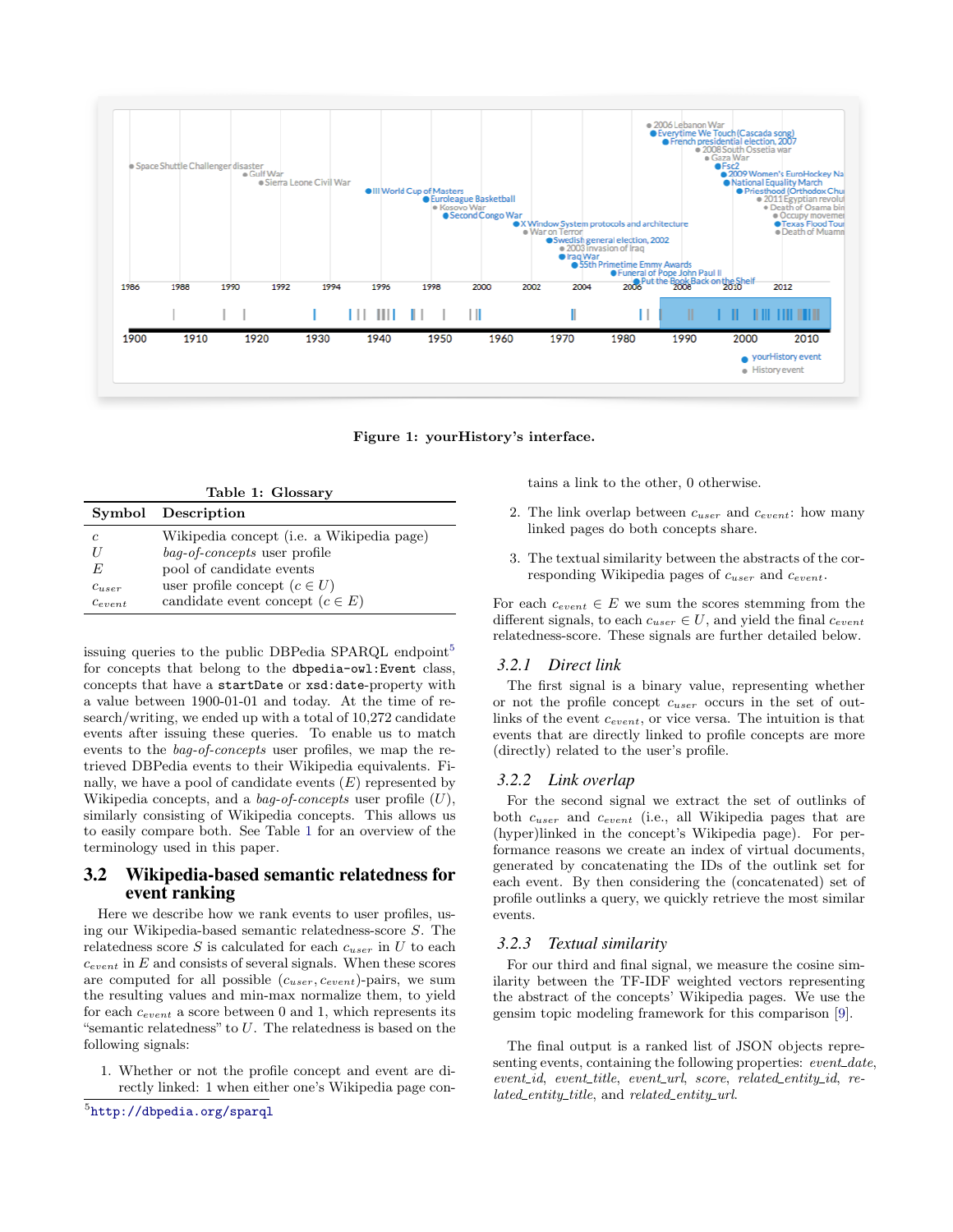# <span id="page-3-1"></span>3.3 yourHistory's interface

Given the final ranked list of cevent, we draw the events in a timeline using a D3.js timeline visualization. A screenshot of this timeline visualization is shown in Figure [1.](#page-2-3) We visually distinguish between the two types of events; shown in blue are the personalized historic events, and the central historical events are shown in gray. Clicking any of the events opens the corresponding Wikipedia page in a new window. The blue bar can be extended or reduced in size, to zoom in or out in time while maintaining a sense of context. Dragging the bar allows the user to move the frame through the timeline.

Currently, the events are shown as-is, but displaying some of the mechanics behind the event ranking (e.g., showing the user that her timeline contains event Y because she likes band X) might increase engagement and enable more valuable feedback. Including more information, and relaying it back to the user might increase engagement.

#### <span id="page-3-2"></span>3.4 Data and infrastructure

In this section we describe some of the practical implementation details: the datasets we use and its infrastructure.

## *3.4.1 Datasets*

yourHistory makes use of Wikipedia and its structured counterpart DBPedia. For semantic linking, yourHistory has access to a Wikipedia dump of March 4th, 2013. For candidate event retrieval, yourHistory queries the live DB-Pedia SPARQL endpoint.<sup>[6](#page-3-3)</sup>

## *3.4.2 Infrastructure*

yourHistory consists of three components:

- A back-end, powered by a Python Flask application
- A data repository: two MongoDB databases, one where we store user profiles, and another where users' interactions are stored
- A front-end, which consists of a web page containing an interactive timeline visualization, powered by D3.js. This web page is shown to the user inside the Facebook application.

The back-end handles communication with the Facebook API, data preprocessing, semantic linking and event scoring and ranking. It outputs a timeline of ranked events in JSON format to the D3.js JavaScript application that runs in the web interface, and draws the interactive timeline. We log the users' clicks by storing for each event clicked its unique identifier, and the time-stamp of the click.

# <span id="page-3-0"></span>4. SETTING UP THE APPLICATION

When setting up a live Facebook application for running user studies, we are faced with specific constraints and challenges, both technical ones and ethical, privacy-related ones. The need for real-time processing is an example of a technical constraint, while there are more privacy-related questions and issues related to data storage. These and other constraints are described in Section [4.](#page-3-0) This section consists of two parts: preliminary challenges faced concerning user's privacy and ethics when using Facebook for running online

```
^6http://dbpedia.org/sparql
```
user studies (Section [4.1\)](#page-3-4), as well as the technical challenges and constraints faced when working on a live, real-time Facebook application (Section [4.2\)](#page-4-2).

## <span id="page-3-4"></span>4.1 Privacy and ethics

In the following we provide a brief guideline on how to fulfill the privacy requirements of user experiments.

#### *4.1.1 Facebook's minimum age restriction*

Ethically, collecting data of minors is questionable. Facebook handles a minimum age restriction of 13. In the case of yourHistory, the ethical review board of the University of Amsterdam required the application to be restricted to users over 18 years of age. However, providing a different birthday is an easy way to circumvent this restriction, so we can not be guaranteed to rely on the birthday information from Facebook alone. We rely on the following heuristics as a further check: if the birthday extracted from the Facebook profile identifies the user as below 18, the yourHistory application cannot be accessed. Next, the user is asked to declare she is over 18 years old in the yourHistory welcome screen, if the user here does not declare this, yourHistory will likewise not launch.

#### *4.1.2 Using the Facebook API*

Facebook provides examples on how to use the Facebook API.<sup>[7](#page-3-5)</sup> Important aspects to note, privacy-wise, are the *scope* of the access of user data, as well as the transfer of this user data. The scope of access is set by the developer, and determines the type of user data the application can access, after the user grants the application permission to access their data. It includes such types as biography information, such as the user's birthday (*user\_birthday*), relationship status (relationship status), information regarding the user's religious and/or political beliefs (user\_religion\_politics), but also the user's list of friends (user friends), the posts on his wall (which include messages, photos and links shared), and the user's likes. Finally, Facebook enforces the data transfer over a secure connection (through an SSL certified server), assuring a safe transfer of data.

#### *4.1.3 User consent*

There are two stages in requesting user consent. The first stage of user consent is initiated by Facebook when the user accesses the yourHistory application. In this stage, users are asked by Facebook if they agree with the scope of data access. We aim for a more informed consent where the user is more elaborately informed about the storage of the data as well as using the data for improving the application – currently, this is restricted to the second stage of requesting user consent.

Following guidelines provided by the ethical review board of the University of Amsterdam, we designed the next step of asking user consent. This next stage is initiated by the application itself, where we welcome the user with the dialog window shown in Figure [2.](#page-4-3) After a brief explanation of the app and its authors, the user is given a choice concerning data usage. The user may choose to have data accessed only by the authors of the application, by the authors and other researchers at the University of Amsterdam, or by nobody but the application. Concerning data storage (if the user

<span id="page-3-5"></span> $^{7}$ [https://developers.facebook.com/docs/games/](https://developers.facebook.com/docs/games/friend-smash/) [friend-smash/](https://developers.facebook.com/docs/games/friend-smash/)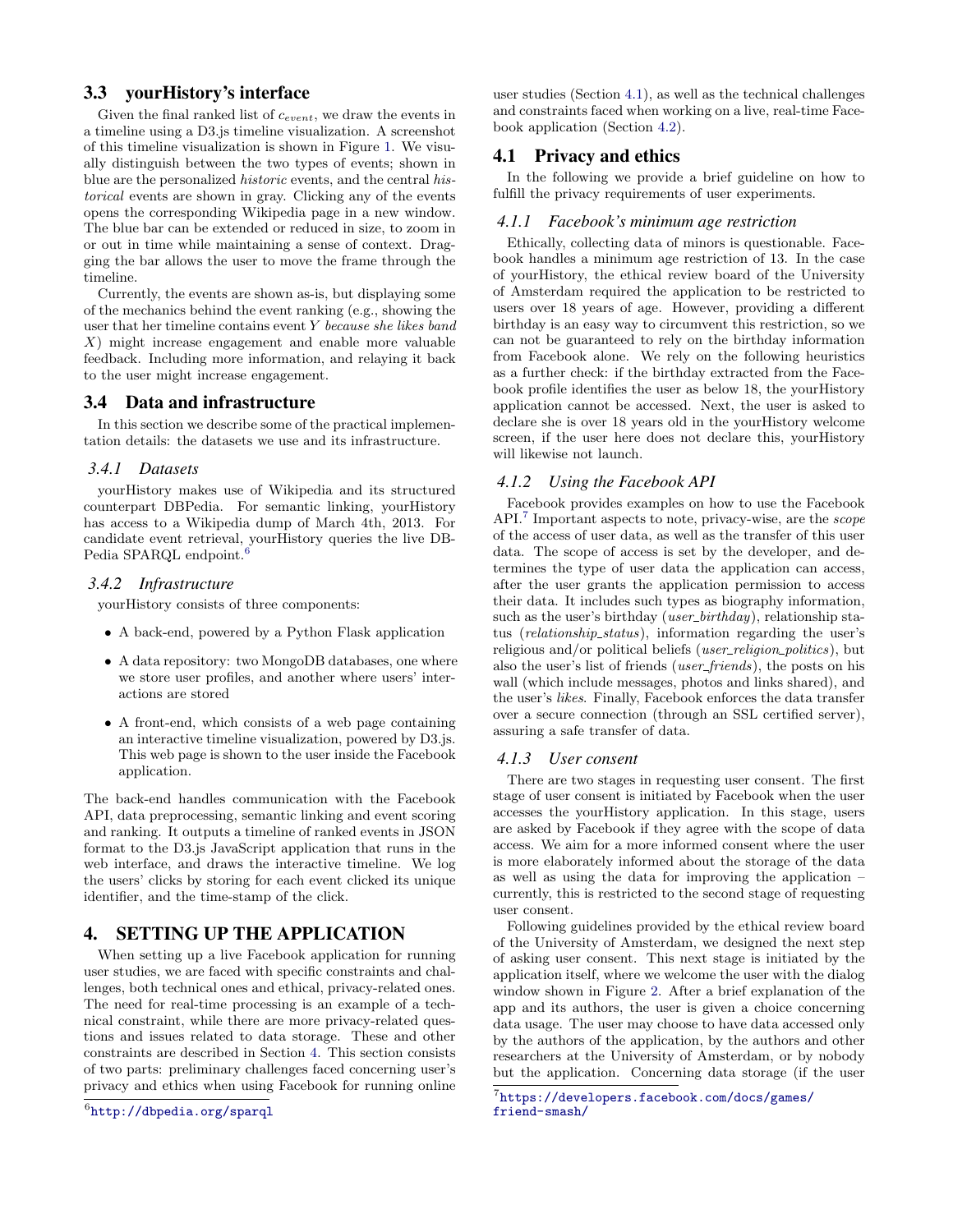

<span id="page-4-3"></span>Figure 2: yourHistory's welcome screen, and second stage of requesting user consent.

has complied), we offer the user a choice between allowing the aggregated profile to be stored for an indefinite amount of time, for 3 months at most, or for a single day. In any case, the data will never leave the University of Amsterdam. Finally, once the user declares she is over 18 years old, she is directed to yourHistory's main interface.

## <span id="page-4-2"></span>4.2 Technical Constraints

Due to the live and real-time nature of this application, an important constraint is that the application has to run fast and be responsive. The event ranking part in particular proved challenging in this regard: the numerous pairwise comparisons between user profile concepts and candidate events are demanding. We addressed this primarily by optimizing the link overlap calculation procedure, the most compute-intensive operation, as described in Section [3.2.](#page-2-0)

However, numerous additional improvements towards speeding up the application could be considered, e.g., by downsizing the search space in which to make pair-wise comparisons, by clustering events and user profile concepts before computing relatedness. The clustering could be focused on the content of the concepts (e.g., cluster categorically similar concepts), or a temporal dimension or range.

# <span id="page-4-0"></span>5. DISCUSSION

Since evaluation of the applications' performance is still work in progress, in this section we briefly reflect on the potential of using stored user interactions for this purpose. By storing the user's interactions with the timeline (in the form of clicks on events), we have access to a valuable signal of (implicit) feedback. This signal could be used for two goals: evaluating the application, and improving the application through (online) learning. We elaborate on both applications in the sections that follow.

## 5.1 Evaluating yourHistory

An example application of analyzing user interactions is

the evaluation of our semantic relatedness scoring function. In this case, we consider clicks on events as positive feedback. The intuition is that in yourHistory's goal of serving a personalized-timeline, inviting users to explore and learn, clicks represent the user's interest in an event, or can be considered an instantiation of the user's intent to read more: a measurable signal of user engagement.

By feeding this signal back to the scoring function, we can analyze whether the ranking correlates with clicks (i.e. do higher ranked events generate more interactions?), or whether the individual scoring functions' rankings might be more indicative (i.e. does scoring function  $#1$  rank the more frequently clicked events higher than scoring function #2?). In the setting where we consider clicks positive feedback, and we aim to optimize the application for clicks to increase user engagement, we can additionally get insights into in what way combining various scoring functions is most effective.

## 5.2 Online learning

The current event ranking method is in a way "static": we rank event entities based on the individual relatedness to profile concepts. Next to hand-tuning the algorithms based on clicks as described in the previous section, the user feedback might too be applied in an online learning setting, to automatically improve the application. Here the scoring functions will be no longer used to compute a definitive score, but rather as features for a machine learning model. The positive feedback (clicks) can then be applied for training the model, enabling the application to learn to rank event entities given a user profile. Additionally, the current feedback signal can be extended towards being explicit. A possible use-case for explicit user feedback is improvement of the semantic linking component. This component now too is static: we apply a threshold on the entity linker's confidence score. A possible extension would be to ask the user to judge their generated bag-of-concepts user profile by removing or adding concepts that she does or does not feel associated with, and correcting wrongfully linked concepts. This explicit feedback can be used to improve the semantic linking, in an online learning setting similar to the one described above.

## Acknowledgments

This research was partially supported by the European Community's Seventh Framework Programme (FP7/2007-2013) under grant agreement nr 288024 (LiMoSINe project), the Netherlands Organisation for Scientific Research (NWO) under project nrs 640.004.802, 727.011.005, 612.001.116, HOR-11-10, the Center for Creation, Content and Technology (CCCT), the QuaMerdes project funded by the CLARINnl program, the TROVe project funded by the CLARIAH program, the Dutch national program COMMIT, the ESF Research Network Program ELIAS, the Elite Network Shifts project funded by the Royal Dutch Academy of Sciences (KNAW), the Netherlands eScience Center under project number 027.012.105 and the Yahoo! Faculty Research and Engagement Program.

## 6. REFERENCES

<span id="page-4-1"></span>[1] C. Bizer, J. Lehmann, G. Kobilarov, S. Auer, C. Becker, R. Cyganiak, and S. Hellmann. Dbpedia - a